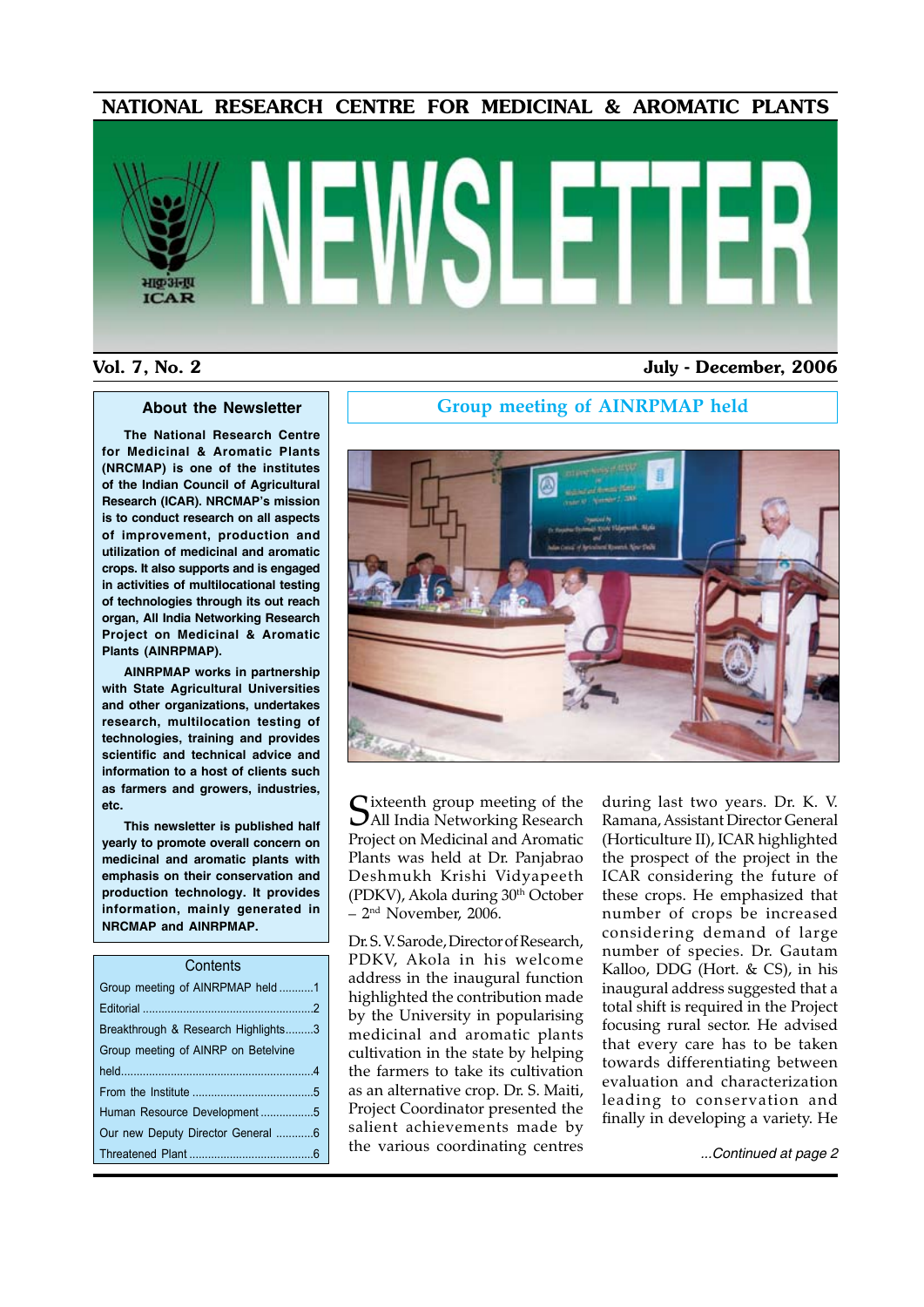# **Editorial**

We are once again at the door of another five year  $W_{\text{plan\;I}^{\prime}}$  is the time to 1 *plan. It's the time to look back what we targeted and what we achieved in the past. And taking the cue from the past we have to move forward with renewed vigour to finish the unfinished task of the past and realize the new expectations of the future.* 

*International trade of medicinal plants are stand still, not increasing at a pace predicted by the Planning Commission in 2000. Although the medicinal plants are the richest bio-resource used in variety of drugs produced in traditional system of medicines, modern medicines, nutracceuticals, cosmeceuticals, food supplements, folk medicines, pharmaceutical intermediates and chemical industries. This provides employment and livelihood for large numbers of people in rural sector as well as in industrial environment. It promises enhanced employment specially in rural sector in the future to come when quality raw drug production will be the order of the day. I foresee simple Good Agricultural Practices (GAP) if made compulsory for the cultivation of medicinal plants, huge manpower will be needed for keeping records at the growers level for certification of the GAP. Farmers will not be in a position to maintain such records and it has to be on a village basis by employing graduates for the purpose. GAP has already become the order of the trade of exports of fruits, vegetable and spices.* 

*In the XI plan we must focus on land use planning in such a way that our farmers should not produce huge surplus in medicinal plants. It creates price collapse in market. Identification of 32 targeted species for their large scale cultivation by National Medicinal Plants Board (NMPB) without estimating their market absorption demand has caused more frustration among the farmers. As a result of drastic fall in price of safed musli, kalmegh, mucuna etc. has created departure from medicinal plants cultivation by a large number of farmers. It is our learning experience, we have now to do the very focussed exercise on demand and supply and also the calculation of area needed for fill up the short supply. It has to be done species by species.*

*I am happy to see that Ayurvedic Drug Manufacturers Association (ADMA) has done an exercise on demand and supply scenario of Guggal gum in the country and trying to develop a mission mode programme with the help of NMPB. Similarly they are also targeting the production of* Saraca asoka*. I would like to suggest the ADMA and NMPB at this point of time to do some pre-mission launching exercise on the Quality Planting Material (QPM) of these two species. Large* 

*scale planting must be with well defined QPM. Since gestation period for their harvesting is long, any mistake in selection of right QPM would lead to disaster after 10-15 years. I find some problem too in the selection of QPM. What are those? First problem is that the industry has not defined presence of what active principle(s) would be considered as quality raw drug. Once they do so, scientists should start screening of germplasm for those chemicals and select the best one for first track multiplication. Our experience of working with these two species show that wide range of variability in terms of chemical profile does exist in nature.* 

*Improvement of primary post harvest management at farmers level must be done on priority to improve and maintain the quality in terms of active ingredient. We have experience that in Kalmegh simple sorting of leaves and stems separately and also drying could reduce quality loss and give better price.* 

*HRD also should get priority in medicinal plants sector. This is comparatively a new area for the farmers. For the traders, a lot of quality and safety assurance is demanded from the importers. In addition to it there will be IPR issues, more complicated in future to come. The whole sector would see a sea-change and proper HRD will be the key factor of our success in the global context.* 

*I am hopeful that we shall fulfil the expectations of our 110 crores countrymen as a nation.* 

*Jai Hind !*

### *Satyabrata Maiti*

### *...Continued from page 1*

suggested to select four or five most important medicinal plants and to make a research chain for varietal development. Further, he emphasized on molecular characterization of medicinal plants. Also he reiterated that phyto-chemicals that were effective against the common ailments like rabbies, snake bites, stone formation in kidney, dog bites, scorpion bites, blood pressure, etc may be identified. Dr. Sharadraoji Nimbelkar, Vice Chancellor, PDKV, Akola in his Chairman's address, appraised the achievements made by the University. He confirmed that no stone would be left unturned for further improvement of the quality of research in MAPs. The researchers from different centres took part in the deliberations for three days. Salient outcome, recommendations and future research programmes were presented in the plenary session held on. The function came to an end with the vote of thanks proposed by Dr. S. Maiti.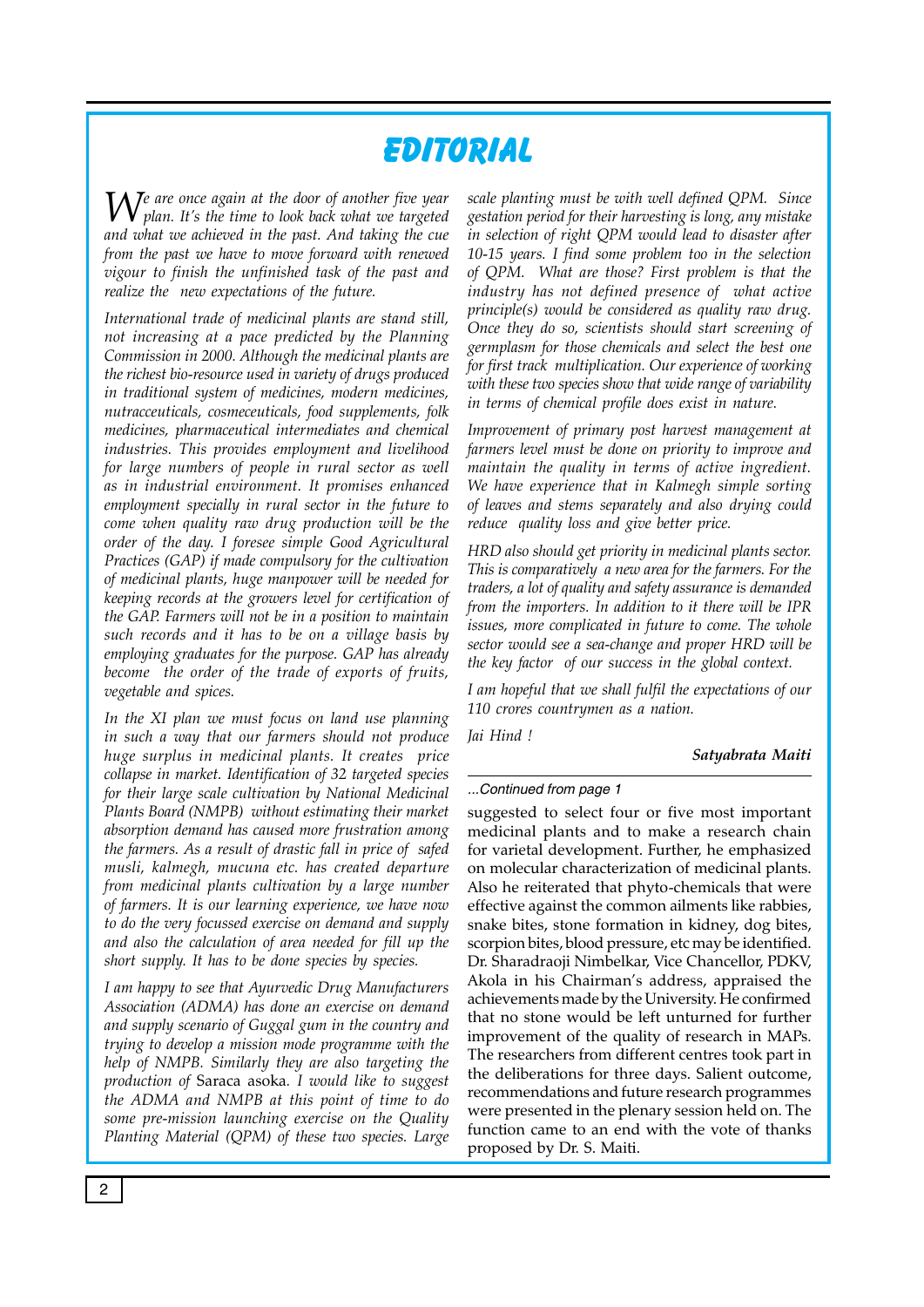## **Breakthrough & Research Highlights**

### **Direct shoot regeneration from immature inflorescence of Safed musli**

*Chlorophytum arundinaceum*, also known as safed musli, is a small herb naturally distributed in the North Eastern hills of India. The tuberous roots are considered as wonder drug in traditional Indian systems of medicine due to its aphrodisiac and natural tonic properties for strength and vigour. Moreover, the tuberous root of the species is specially used in the treatment of rheumatism. However, excessive collections from their natural habitats and destructive harvesting methods coupled with poor seed germination and low vegetative multiplication ratio have made this species endangered. Therefore, NRCMAP tried to develop a highly effective

### **Morphological comparison of cultivated and wild plant types of Ashwagandha**

As h w a g a n d h a ( *Wi t h a n i a somnifera*) is an important medicinal plant cultivated mainly in north western region of Madhya Pradesh. Cultivated plant type is distinct from wild taxa and researchers have different opinion about the taxonomical position of the two plant types. Some local practitioners believe that the wild types are superior in therapeutic action, however, this has not yet been proved scientifically. At NRCMAP, a study was undertaken to categorise the wild plant type and the cultivated plant type (cv JA 20) morphologically.

Cultivated type was shorter in height compared to wild type. Also the leaf size was smaller and narrower in the cultivated type.



Shoot-bud developed from inflorescence

### micropropagation technique.

Young inflorescences were collected and the inflorescence axis with intact floral buds were cut in to three parts and used as explants. These were placed on semi-solid basal MS medium supplemented with different concentrations

Average leaf area in the cultivated type was  $11.95 \text{ cm}^2$  compared to 40.34 cm2 in the wild one. Leaf margin was wavy in the cultivated and it was straight in the wild type. In the cultivated type, number of leaves ranged from 128 to 208 per plant and in the wild type it

ranged from 346 to 711 at the harvesting stage (four months after planting). Photosynthetic rate was comparatively higher in the wild type. However, chlorophyll contents were almost same in both the plant types. In the cultivated type, fresh weight of root per plant at harvesting stage ranged from 4.89 to 10.04 g and in the wild it ranged from 111.9 to 267.70

and combinations of BA, kinetin, adenine sulphate, IAA or NAA and 3% sucrose for shoot bud proliferation. The shoot buds developed within 2-3 weeks of culture. High frequency of shoot bud regeneration was achieved when cultured on similar medium in subsequent subcultures. The apex portion of the inflorescence produced more shoot buds as compared to the middle ones. More than 75% of the terminal segment explants produced shoot buds within 4-week of culture. Response of basal portion was negative for shoot bud initiation. Shoots rooted on half-strength basal MS medium supplemented with IAA and sucrose. Micropropagated plantlets were hardened in the green house and successfully established in the soil where 90% of the plants survived. This protocol would be useful for commercial micropropagation of this species.

g. Root diameter was 8.52 mm in the cultivated and 29.37 mm in the wild. In the cultivated type, root bark thickness was 0.85 mm and root cortex thickness was 6.40 mm. While in the wild type root bark thickness was 2.49 mm and root cortex thickness was 23.51



Fruits, berries, leaves and roots of wild (W) and cultivated (C) plant types of Ashwagandha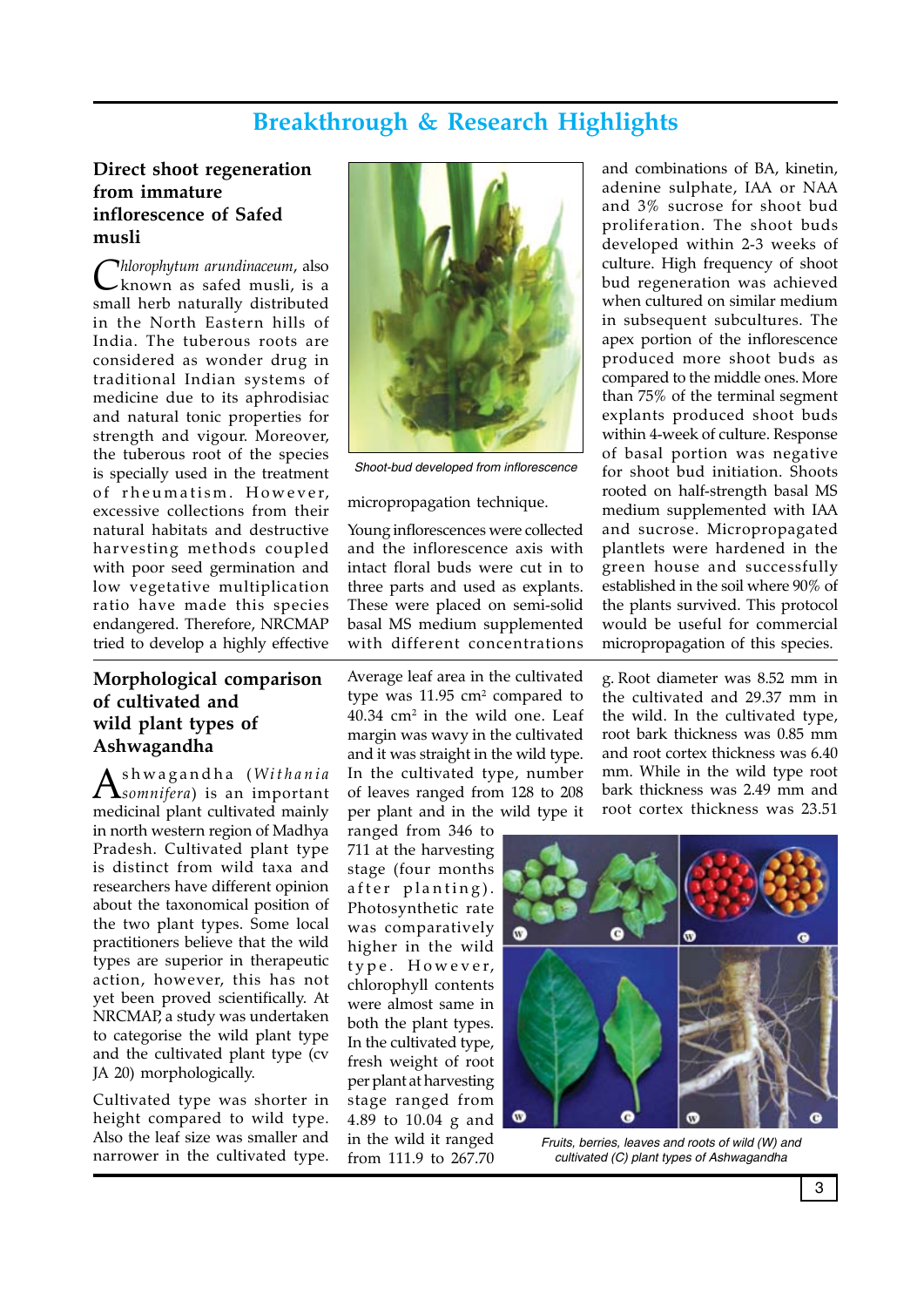mm. The number of fruits per plant in cultivated type ranged from 29 to 109 and 56 to 261 in the wild type at the harvesting stage. The size of fruit with calyx was 1.73x1.06 cm in cultivated type, whereas in wild type it was 1.20x1.07 cm. Berry was orange to saffron colour in cultivated and red in wild type. Seeds were larger in size in the cultivated type. Average test weight of the seeds in the cultivated type was 224 mg while it was 135.1 mg in the wild type.

### **Downy mildew management of isabgol with farmers' decision making power**

I sabgol is an export oriented medicinal crop of India. Its commercial cultivation is restricted to the drier western states *viz.* Rajasthan, Gujarat and Madhya Pradesh. Downy mildew is the major disease causing yield reduction in this crop. In the absence of any resistant variety against this disease, chemical management remains the option left for the farmers. Considering farmers' field condition and their decision making power, different fungicidal spray schedules were tested at NRCAMP for management of downy mildew. Application of 0.2% combination fungicide of metalaxyl and mancozeb after

onset of disease followed by at least one more spray of 0.3% mancozeb after 12-15 days reduced the disease severity significantly. This schedule also increased the seed yield considerably compared to unsprayed one. Thereby it maximised the net return. Fungicide residues in seed were measured. Metalaxyl residue could not be detected. However, mancozeb residue was only 0.29 g per kg seeds after spraying of combination fungicide followed by one mancozeb application. The residue was too low to be considered risk factor for human consumption.

### **Production technology of Chitrak developed**

Red chitrak (*Plumbago rosea*) is valued for stimulating action on nervous system and also used in skin diseases in the indigenous system of medicine. Root is a constituent of '*Dasamula*'. Hence, production technology for this species was worked upon at AINRPMAP, Trichur. Evaluation of 25 different accessions revealed that the collection from Ernakulam produced maximum root yield. Maximum plumbagin content was 2.20% among the accessions. Plants having ovate type of leaves were found to produce higher root yield. Application of FYM at the rate of 10 t/ha along with 0.5 g of azospyrillum and phosphate solubilising bacteria per plant maximised root yield and plumbagin content. Frequent irrigation, approximately 10 days intervals, to maintain IW:CPE of 1.0 was found to increase the plant growth. This could produce the root yield of 2.1 t/ha.

### **Chemical fingerprinting to distinguish adulterant in asoka**

Asoka or Sita-asok (*Saraca asoka*) is a medicinal tree, bark of which is in high demand in the industry. However, *Polyalthia longifolia*, also commonly known as asoka, is often used as an adulterant. To distinguish these two, AINRPMAP Trichur developed a thin layer chromatography (TLC) method. Shade dried bark samples of these species were powdered and extracted with methanol. The methanolic extract was spotted on silica gel TLC plate and developed with either chloroform:acetic acid (9:0.1) or, chloroform:diethyl amine (9.01). Plates were then sprayed with dufferent colouring reagents (vanillin-H<sub>2</sub>SO<sub>4</sub>, dragendorff, Foiln-Ciocalteau) and viewed under UV. Fingerprints thus developed clearly distinguished these two plants.

### **Group meeting of AINRP on Betelvine held**

The 21<sup>st</sup> Group meeting of the AINRP on Betelvine was held at Assam Agricultural University, Jorhat. In the inaugural session, Dr. A. K. Pathak, Director of Research, AAU, welcomed the delegates and thanked the ICAR authority for choosing AAU for this group meeting. In his address he gave a brief description of the prospects and opportunities of Betelvine cultivation. Dr. K. V. Ramana, ADG (Hort. II), ICAR presented

prospect of the project at length and reaffirmed the cooperation of ICAR for making such an old network more result oriented and also assured that in the event of AINRP on Betelvine getting merged with the AINRP on Medicinal & Aromatic Plants, ICAR would strengthen the already existing set up. Dr. Satyabrata Maiti, Project Co-ordiantor, AINRP on Betelvine presented salient achievements made by the various coordinating centers during 2004-06. Dr. S. S. Baghel, Vice Chancellor, AAU, Jorhat delivered the inaugural

address. He was overwhelmed at the success of this 25 years old project and expressed his surprise of the achievements made by the project. He informed that it was a rarest opportunity for him to get an exposure of such a wonderful crop. He expressed that betelvine could play wonder in upliftment of our social as well as economical status. The inaugural session ended with the vote of thanks proposed by Prof. P. K. Dutta, Head, AINRP on Betelvine, AAU, Jorhat.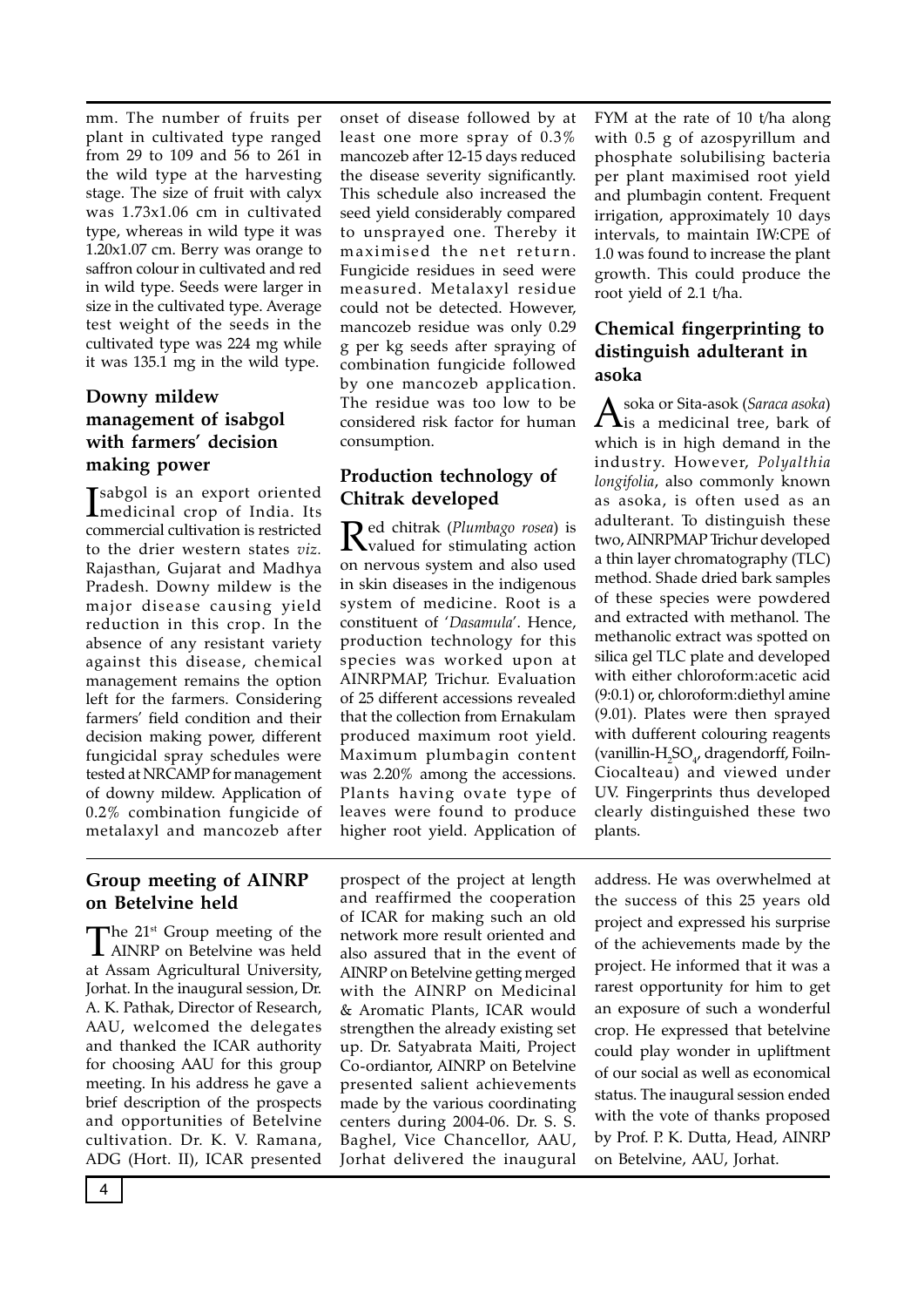### **QRT on AINRPMAP and AINRP Betelvine Constituted**

The Indian Council of Agricultural Research has constituted Quinquennial Review Team (QRT) for AINRPMAP and AINRP Betelvine to review the research and development work under these two projects. The QRT will review the work done for the

### **Our New Colleagues**

- Mr. A.P. Trivedi, T5 (Technical Officer), Joined on 03.07.06
- Mr. J.S. Vasava, SS Gr. I

### **Distinguished Visitors**

- Dr. Mohammed Hassan Al-Masry, Deputy Director of Horticulture Research Institute, Agricultural Research Centre (ARC) for Extension & Training, Cairo, Egypt during  $14<sup>th</sup>$  – 30<sup>th</sup> September, 2006.
- Dr. V. V. Sadamate, Advisor .

period of last seven years i.e. from 1.1.1999 to 31.3.2006.

QRT of AINRPMAP is also empowered to review the progress of NRCMAP. The team is headed by Dr. B.R. Tyagi, retired Joint Director, CIMAP, Lucknow. Dr. R. Krishnan, Dr. Shiam Varshney, Dr. C.S. Tyagi and Dr. V.K. Agarwal are hounrable members of this committee.

QRT of AINRP on Betelvine has been constituted under the Chairmanship of Dr. S.P. Ghosh, Former DDG (Hort.) ICAR. Dr. N.K. Mohan, Dr. P. Parvatha Reddy, Dr. S.V. Sarode and Dr. O.P. Pareek are distinguished members of this committee.

The NRCMAP and AINRPs hope to receive enlighting suggestions for future growth.

### **From the Institute**

(Agriculture), Planning Commission, Government of India, New Delhi on 7.10.2006

- Dr. Ashok A. Patel, Director of Extension Education, AAU, Anand on 7.10.2006
- Dr. Adriana R. Alercia, Germplasm Information Specialist, IPGRI, Rome, Italy on 12.10.2006
- Dr. R. N. Pal, Ex-DDG(Hort.), ICAR on 30.11.2006
	- Dr. S. D. Sharma, Director,

IASRI, Pusa, New Delhi on 2.12.2006

- Dr. S. N. Saha, Former Joint Director, NAARM, Hyderabad on 2.12.2006
- Dr. D. J. Patel, Former Principal & Dean, BACA, AAU, Anand on 2.12.2006
- Dr. A. M. Shaikh, Principal & Dean, BACA, AAU, Anand on 2.12.2006
- Dr. P. H. Bhatt, Former Director of Research, GAU, Anand on 2.12.2006

| <b>Name</b>                                                    | Course                                                                                                                      | Date                                               |
|----------------------------------------------------------------|-----------------------------------------------------------------------------------------------------------------------------|----------------------------------------------------|
| Dr. Manish Das, Sr. Scientist<br>(Plant Physiology)            | Training on DUS testing of Essentially derived<br>and special purpose varieties at IARI, New<br>Delhi                       | $5th$ – $14th$ September,<br>2006                  |
|                                                                | Training on Basic seed standards at IARI,<br>New Delhi                                                                      | $14th$ – $16th$ September,<br>2006                 |
| Dr. O. P. Aishwath, Scientist<br>(Sr. Scale) (Soil Sciences)   | National Seminar on Development of soil<br>science – 2006 & 71 <sup>st</sup> Annual Convention of<br><b>ISSS</b>            | $10^{th}$ – $13^{th}$ November,<br>2006            |
| Dr. Gutam Sridhar, Scientist<br>(Plant Physiology)             | International Seminar on Intellectual Property<br>Education and Research at NALSAR University<br>of Law, Hyderabad          | $16th - 17th$ November,<br>2006                    |
| Mr. N. S. Rao, Scientist (Sr. Scale)<br>(Computer Application) | Workshop on Right to Information Act at<br>ISTM, New Delhi                                                                  | 4 <sup>th</sup> -8 <sup>th</sup> December,<br>2006 |
| Dr. K. Mandal, Scientist<br>(Sr. Scale) (Plant Pathology)      | Winter School on Molecular detection of seed<br>borne disease and seed health status as global<br>perspective at AAU, Anand | $12th$ December 2006 to<br>$1st$ January, 2007     |

## **Human Resource Development**